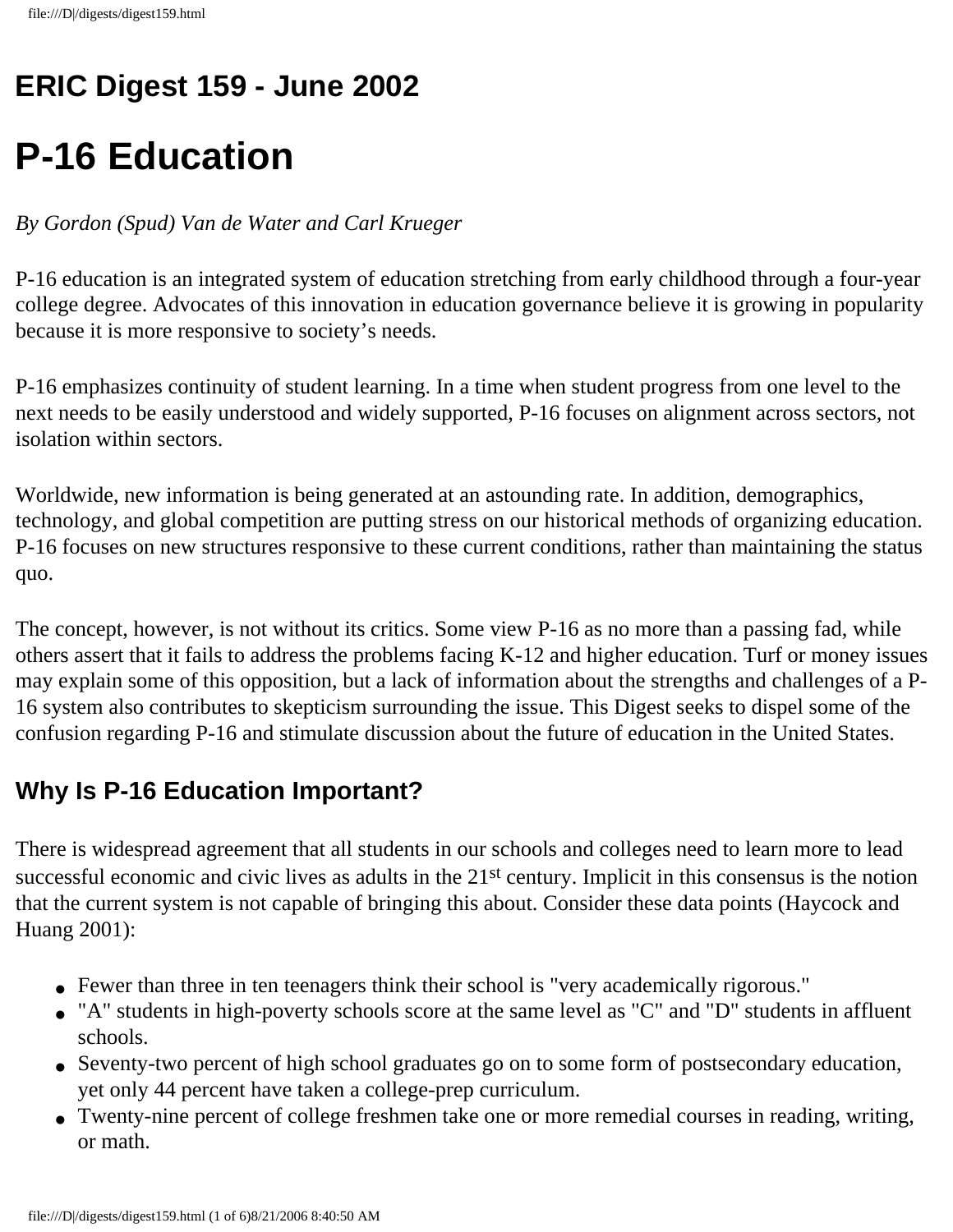• By age 24, 7 percent of young people from low-income families have graduated from college, versus 48 percent from high-income families.

These are signs of a system under stress. This is not the first time our country has faced a need for change.

Prior to 1920, a majority of the population worked on farms, and universal public education was seen as necessary only through the elementary grades. In 1900, only 10 percent of 14- to 17-year-olds entered high school, and 8 percent of the population were high school graduates (Snyder and Hoffman 2001).

By the middle of the 1920s the number of jobs involved in manufacturing and commerce had exceeded those in agriculture. The new Industrial Age required higher order literacies, and the pressure to expand universal education to include high school began to build. By 1940, the number of 14- to 17-year-olds attending high school had increased to 70 percent, and about one-half of those who entered high school received diplomas (National Center for Education Statistics 2001). The lesson that these statistics teach is that when the workplace demands increased skills and knowledge, the public supports the extension of the education system.

As the 21st century dawns, Americans are once again experiencing a profound and rapid shift–from an Industrial Age to an Information Age. To secure their future within the new workplace, young people now need the skills and knowledge associated with at least two years of college. The minimum endpoint of education is moving from grade 12 to grade 14, and most students hope to complete grade 16.

Today's students understand the value of postsecondary education and skills: more than 90 percent of high school graduates now expect to complete at least some college, and more than 70 percent expect to receive a college degree (Schneider and Stevenson 2000)

The role played by high schools in the 1940s and 1950s is now being played by colleges and universities, and the patterns of attendance and graduation that existed in high school during the 1930s and 1940s are now unfolding in higher education.

#### **What Are the Goals of P-16 Education?**

P-16 education builds on previous work in standards, assessment, and accountability. P-16 has two fundamental goals: (1) to raise the achievement levels of all learners, and (2) to close the achievement gap among groups of learners. While a variety of specific goals have been pursued, these five are central:

- Every child ready for school by age 6
- Every child proficient in reading by age 8
- Every child proficient in geometry and algebra by age 13
- Every learner completing a rigorous core curriculum by age 17
- Every learner expected to complete the first two years of college by age 21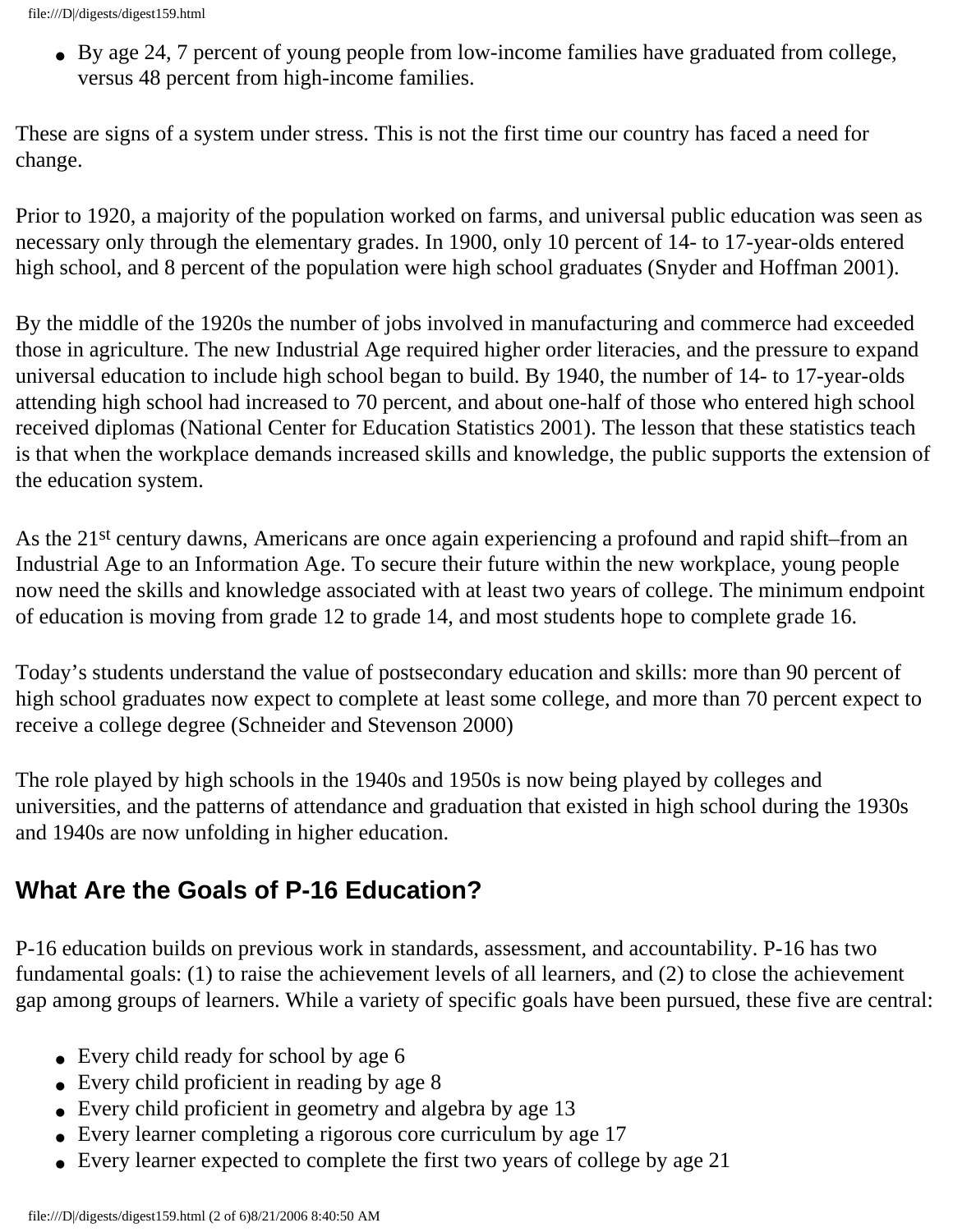To achieve these goals, a P-16 system stresses these factors: the use of research to guide decisions about when and how children learn; a clearly articulated set of high expectations; improvement of teaching quality; and the use of data to measure progress.

Typical P-16 structural goals include the following:

- Starting universal public education at age three
- Smoothing transitions from one level of education to the next
- Moving from a Carnegie-unit system to a competency-based system
- Creating more flexible learning opportunities for adolescent learners
- Moving the accepted end point of public education from grade 12 to grade 14

Achieving these goals means grappling with a host of complex issues, including standards, testing, teacher education, college admissions policies, governance, funding streams, and institutional turf issues, to name just a few. P-16 provides a framework for addressing these issues in a systematic way while keeping the focus on learners.

### **What Are P-16's Strengths and Challenges?**

A successful P-16 system will exhibit a number of strengths. Among them are:

- *Inclusiveness*—everyone expected to meet rigorous learning standards
- *Alignment*–of standards, curricula, expectations, assessments
- *Support*–for all learners as they strive to meet learning standards
- *Removal of artificial barriers*–especially those surrounding the transition from high school to college (for example, high school exit requirements, college entrance requirements, college placement assessments)
- *Reductions in level of remediation*–high expectations, clear standards, and strong support services leading to better-prepared students able to meet postsecondary expectations upon entry

A P-16 system will have to overcome several challenges before it exhibits the strengths outlined above. These challenges include:

- *Reliance on individual leaders:* Early efforts are at risk of reverting to old ways when key leaders burn out or move on.
- *Too little time:* Already struggling with constant demands, educators have little time for "big" picture" thinking or cross-level collaboration.
- *Too much turf consciousness:* Isolated boards, fractured funding processes, disconnected policy decisions all reinforce turf boundaries and the status quo.
- *Lack of evidence:* Most P-16 efforts are too new to yield solid research evidence of their impact on learning.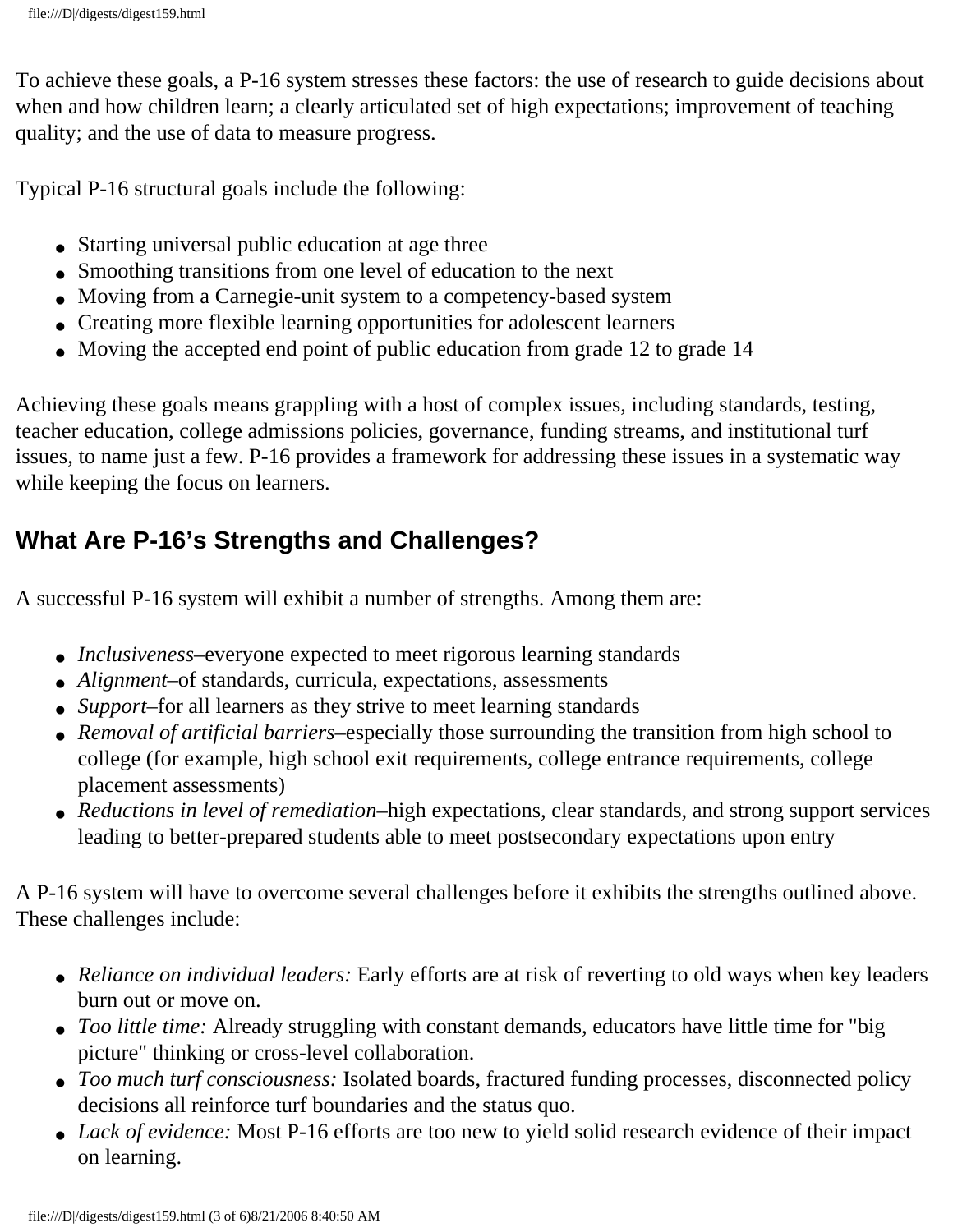• *Lack of a common language:* New efforts require a new vocabulary; P-16 has yet to settle on a vocabulary.

#### **Who's Doing P-16 and What Results Are They Getting?**

Twenty-five states have already passed some form of P-16 legislation. P-16 can be implemented as either a "mega-bill" introducing broad, sweeping changes or as a continuum of incremental changes. Incremental approaches build a P-16 system piece by piece. Over time, the pieces combine to create a comprehensive P-16 system that is wholly different from its predecessor.

While most states are using the incremental approach, some have chosen a more comprehensive strategy, addressing governance, finance, standards, assessments, admissions, and program changes at all levels. The most notable example of this approach is in Georgia, where former Governor Zell Miller created a P-16 initiative in 1995 that current Governor Roy Barnes renewed and expanded in 2000. Georgia leaders have seen the percentage of high school students taking a rigorous core curriculum climb from 76 percent to 91 percent, average SAT scores rise from 980 to 1030, and remediation levels drop by 50 percent.

More recently, Louisiana has initiated an ambitious P-16 effort. Early returns indicate that an integrated system of education is leading to higher student achievement: the percent of Louisiana's second- and third-graders reading at or above grade level rose from 54 percent in 1998 to 72 percent in 2000, while the percentage of college freshmen taking remedial courses declined from 53 percent in 1992 to 39 percent in 2000 (Louisiana State Department of Education 2002).

P-16 efforts also occur in regional contexts. A leading example is the El Paso Collaborative for Academic Achievement, a decade-long cooperative effort involving the community, schools, community college, and university in El Paso, Texas. In 1992, El Paso had fifteen low-performing schools and no exemplary schools on the Texas Assessment of Academic Skills. By 2000, the picture had reversed: no low-performing schools and eighteen exemplary schools (Texas Education Agency 2002).

Much more evidence is needed concerning what works in a P-16 system. Further research is also needed on the impact of P-16 approaches on student achievement and appropriate forms of governance and finance. Policymakers will continue to debate issues such as when public education should begin and end, the merits of a competency-based system, and the skills and knowledge required of every educated citizen. P-16 provides a possible framework to address these issues in both the statehouse and the schoolhouse.

#### **Resources**

Haycock, Kati, and Sandra Huang. "Are Today's High School Graduates Ready?" *Thinking K-16* 5,1 (Winter 2001): 3-17.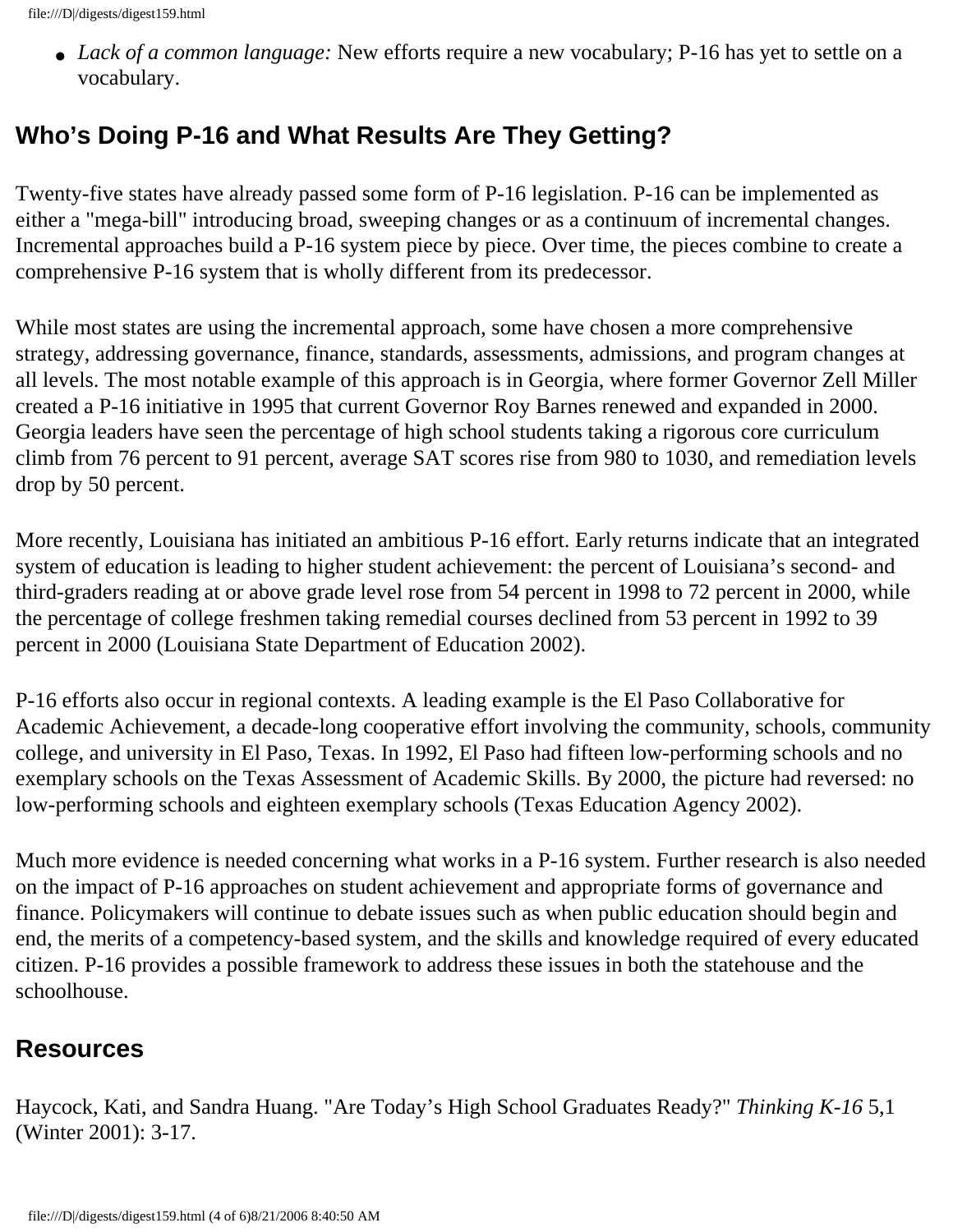Haycock, Kati; Craig Jerald; and Sandra Huang. "Closing the Gap: Done in a Decade." *Thinking K-16* 5, 2 (Spring 2001): 3-22.

Kauerz, Kristie. *Starting Early, Starting Now: A Policymaker's Guide to Early Care & Education and School Success.* Denver, Colorado: Education Commission of the States, 2001. 27 pages. [ED 457 973.](http://eric.uoregon.edu/search_find/ericdb/detail.php?AC=ED457973)

Kleiman, Neil Scott. *Building a Highway to Higher Ed: How Collaborative Efforts Are Changing Education in America.* New York: Center for an Urban Future, 2001. 37 pages. [ED 453 738](http://eric.uoregon.edu/search_find/ericdb/detail.php?AC=ED453738).

Krueger, Carl. *The Case for P-16 Education.* Denver, Colorado: Education Commission of the States, 2002. 8 pages.

Louisiana State Department of Education. "Louisiana's PK-16 Vision for Education." Unpublished briefing booklet presented at Pathways to College Louisiana Case Study, Baton Rouge, Louisiana, February 4-6, 2002.

Maeroff, Gene I.; Patrick M. Callan; and Michael D. Usdan (Eds.). *The Learning Connection: New Partnerships Between Schools and Colleges*. New York: Teachers College Press, 2001. 160 pages.

National Commission on the High School Senior Year. *Raising Our Sights: No High School Senior Left Behind.* Princeton, New Jersey: The Woodrow Wilson National Fellowship Foundation, 2001. 53 pages. [ED 459 516.](http://eric.uoregon.edu/search_find/ericdb/detail.php?AC=ED459516)

Schneider, Barbara, and David Stevenson. *The Ambitious Generation: America's Teenagers, Motivated but Directionless.* New Haven, Connecticut: Yale University Press, 1999. 360 pages. [ED 430 176.](http://eric.uoregon.edu/search_find/ericdb/detail.php?AC=ED430176)

Snyder, Thomas, and Charlene M. Hoffman. *Digest of Education Statistics 2000*. Washington, D.C.: National Center for Education Statistics, U.S. Department of Education, 2001. 655 pages. [ED 455 275](http://eric.uoregon.edu/search_find/ericdb/detail.php?AC=ED455275).

Texas Education Agency. "2000 District Accountability Summary." Available online at: [http://www.tea.](http://www.tea.state.tx.us/) [state.tx.us](http://www.tea.state.tx.us/)

Van de Water, Gordon, and Terese Rainwater. *What Is P-16 Education? A Primer for Legislators.* Denver, Colorado: Education Commission of the States, 2001. 37 pages. [ED 454 592.](http://eric.uoregon.edu/search_find/ericdb/detail.php?AC=ED454592)

This publication was prepared with funding from the Office of Educational Research and Improvement, U.S. Department of Education, under contract No. ED-99-C0-0011. The ideas and opinions expressed in this Digest do not necessarily reflect the positions or policies of IES, ED, or the Clearinghouse. This Digest is in the public domain and may be freely reproduced.